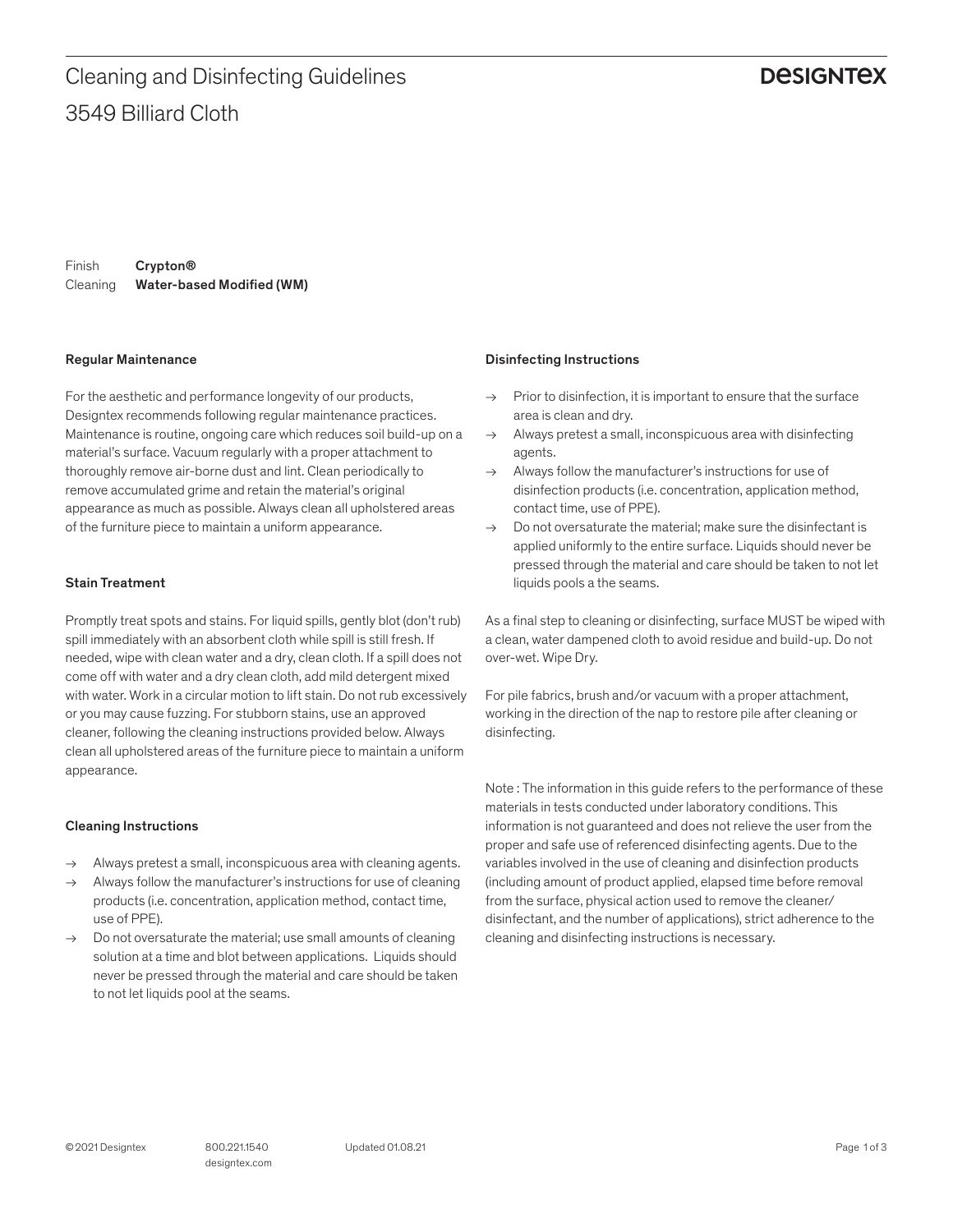# 3549 Billiard Cloth Cleaning and Disinfecting Guidelines

## **DESIGNTEX**

#### Approved Disinfectants

Crypton® Disinfectant & Deodorizer Isopropyl Alcohol, 90% Lysol® All-Purpose Cleaner Lysol® Disinfectant Spray Lysol® Disinfecting Wipes (all scents) Oxivir® 1 Oxivir® 1 Wipes Oxivir® Tb Oxivir® Tb Wipes OxyCide™ Daily Disinfectant Cleaner Sani-Cloth® AF3 Germicidal Disposable Wipe Super Sani-Cloth® Germicidal Disposable Wipe Virex® II 256

This list represents the most common disinfectants. For specific information on additional cleaners and disinfectants, please contact Product Services at productservices@designtex.com.